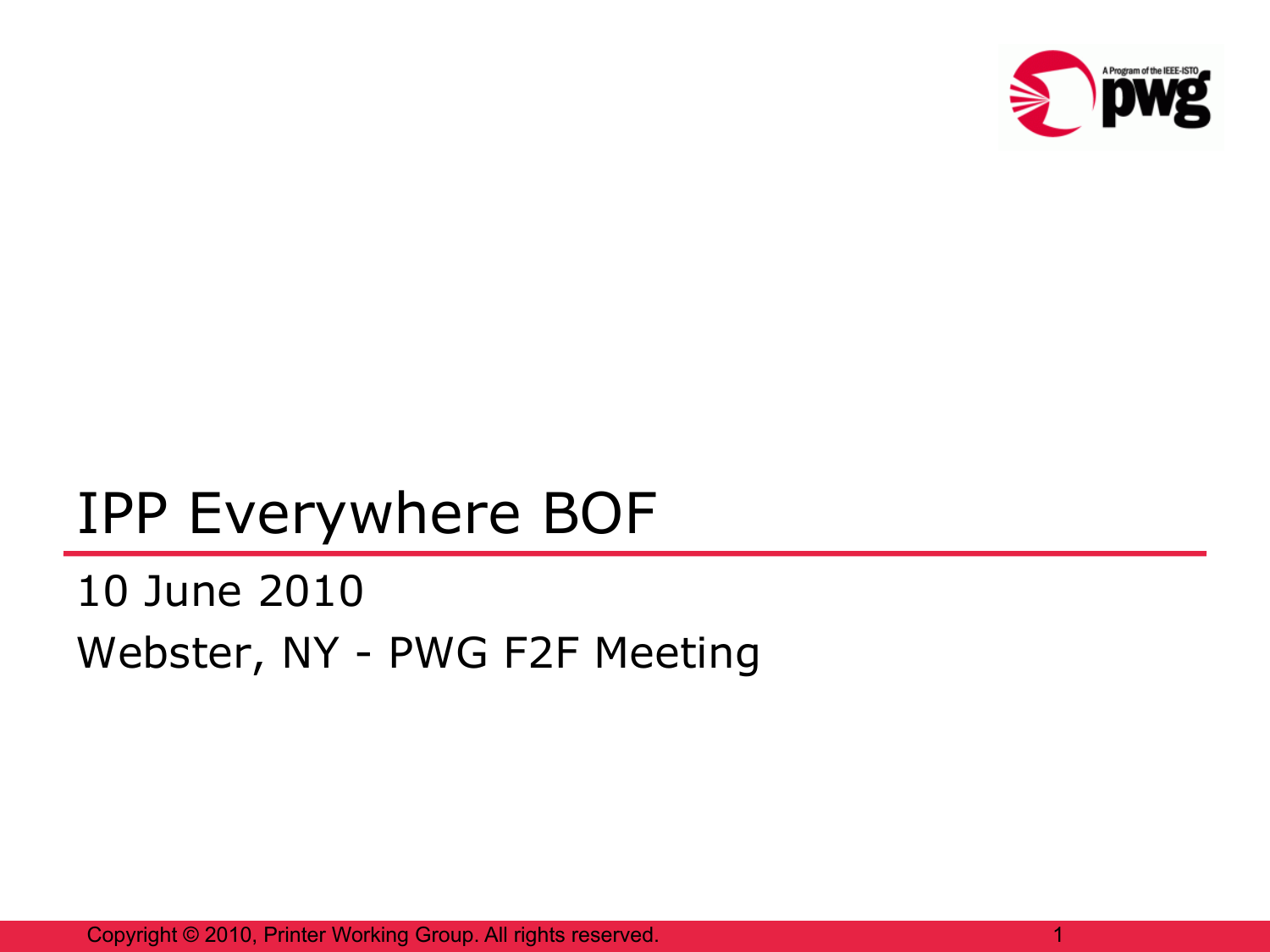

- IPP Everywhere is new work for the IPP WG
- Goal is "driverless printing" using a combination of existing open standards
	- Scan support is not being included in the first iteration
- Current overview slides:
	- ftp://ftp.pwg.org/pub/pwg/ipp/slides/ipp-everywhereslides-20100524.pdf
- Longer term this work will become part of the PWG semantic model (as needed) to facilitate use with other protocol mappings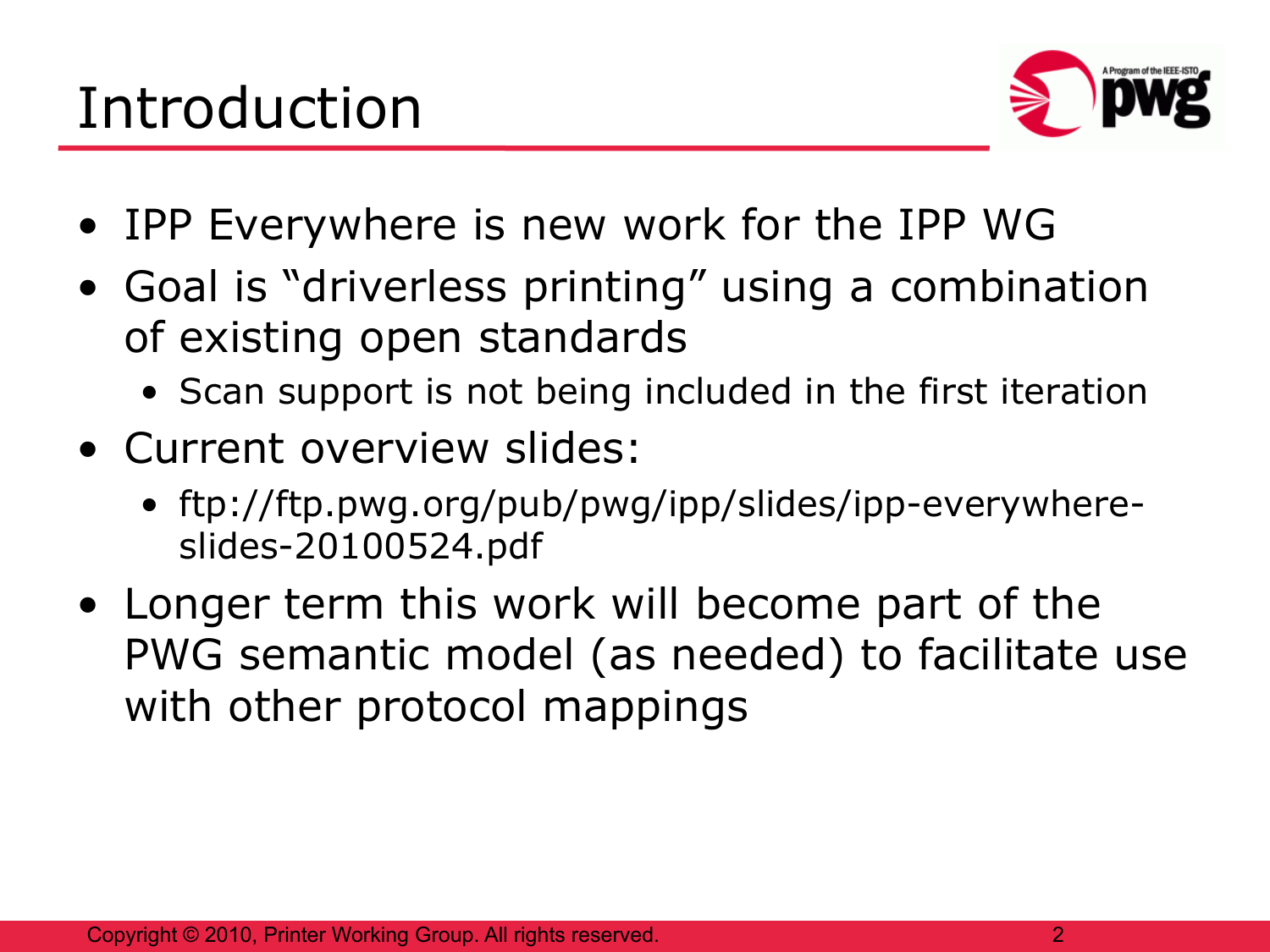## Guidelines



- Not supporting every feature and capability of a printer with the standard is OK
- Focus on:
	- Print quality
	- User experience
	- Support for all kinds of printers
- Limit the number of optional items
	- Improves interoperability and consistency
	- Will make the standard simpler
- Support wired *and* wireless clients and printers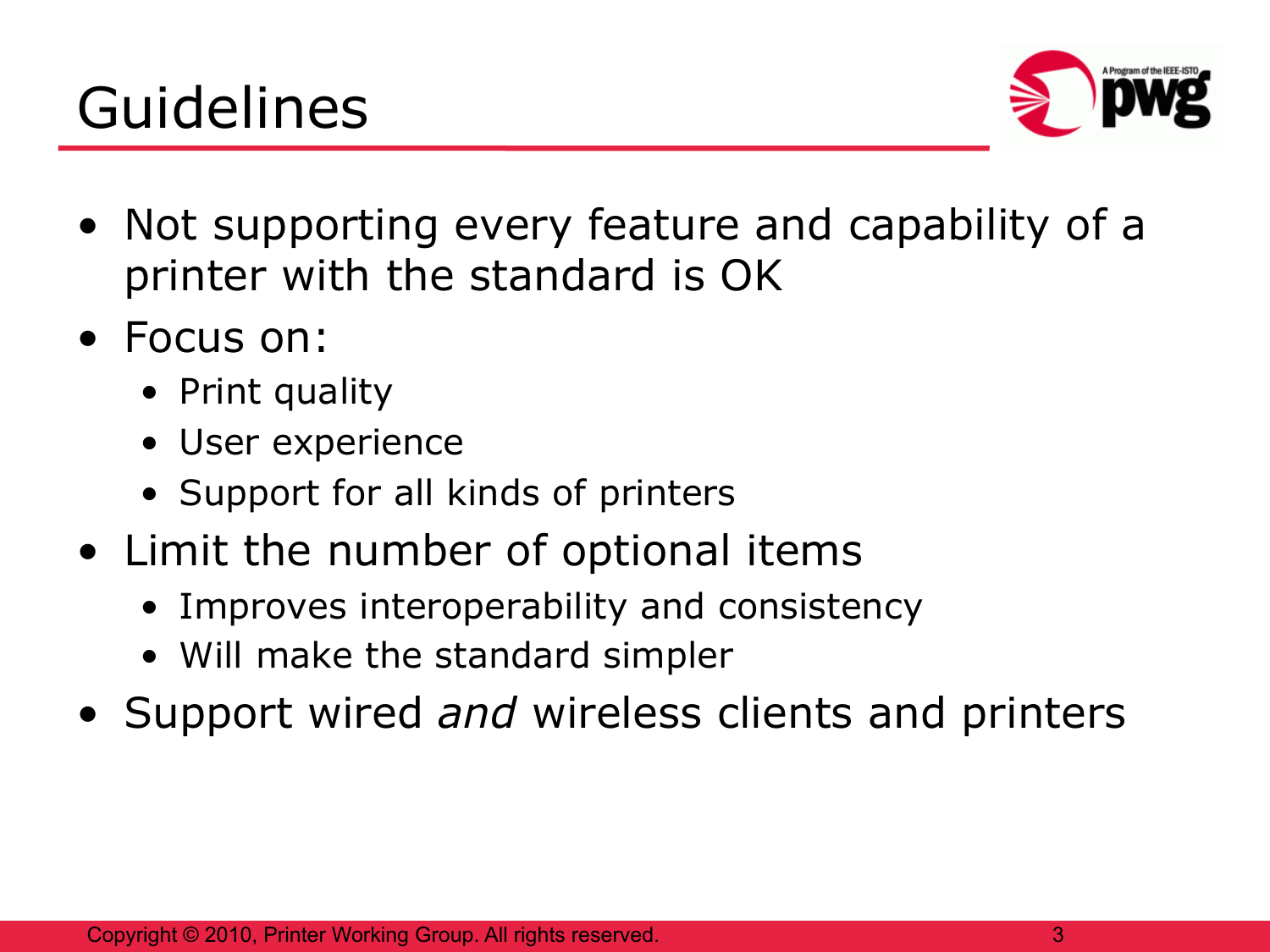

- As much as possible, base our work on existing standards, for example:
	- DNS-SD/Multicast DNS for network discovery
	- IPP/2.0 and HTTP/1.1 for network transport
	- JPEG, PDF, and CUPS Raster (or some variant) for print formats
- Provide easy extension support for extra features and capabilities
	- Allow vendors to work WITH the standard instead of around it!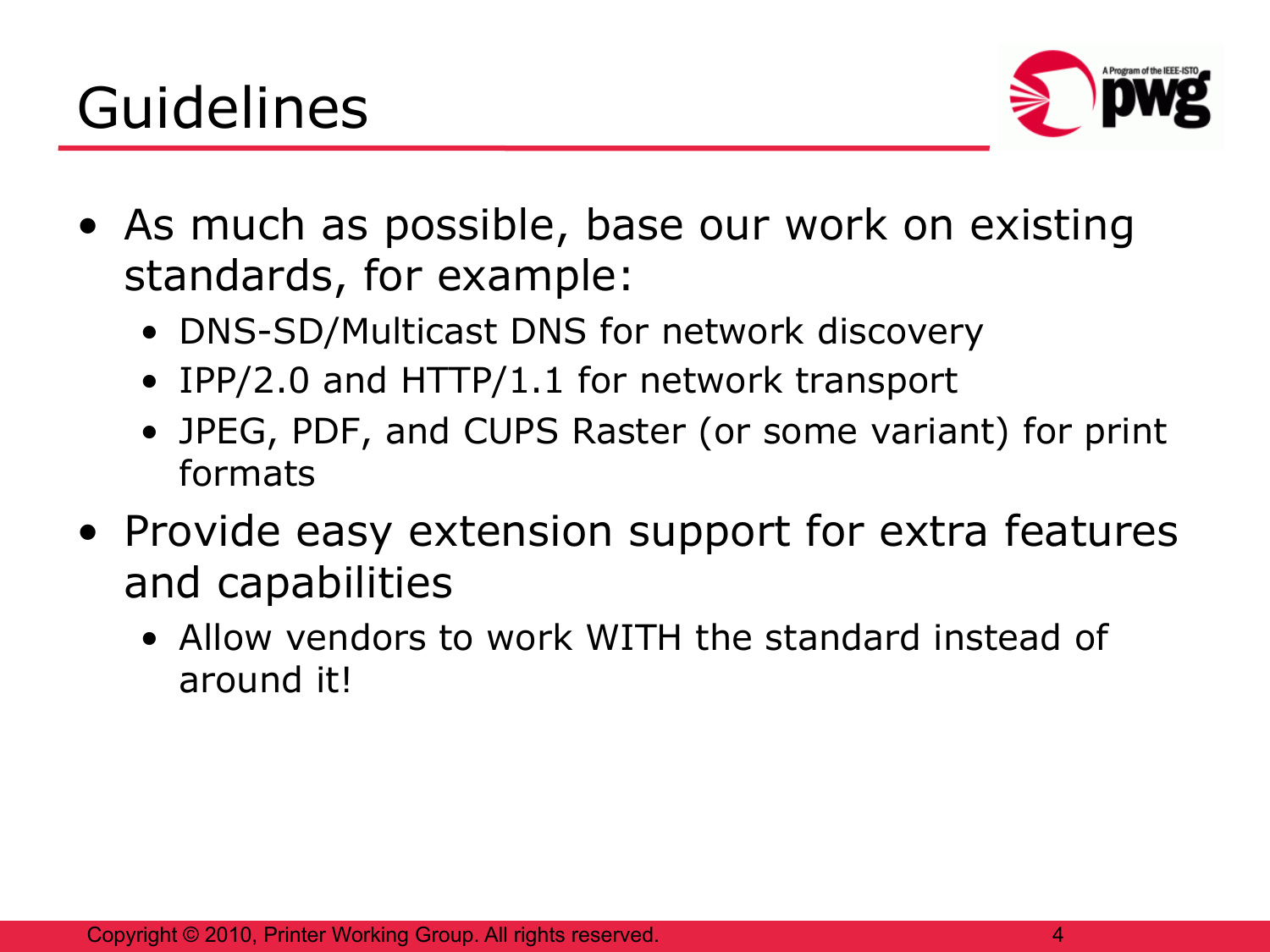

- PWG call for comments on the draft charter:
	- ftp://ftp.pwg.org/pub/pwg/ipp/wd/wd-ippeverywherecharter-20100417.pdf
- Draft charter defines two documents:
	- IPP Everywhere requirements
	- IPP Everywhere specification
- Out of scope:
	- No new discovery protocols
	- No new management protocols
	- No new transport protocols
- 6 PWG members and 2 non-members reviewed with no comments
- 2 PWG members reviewed with comments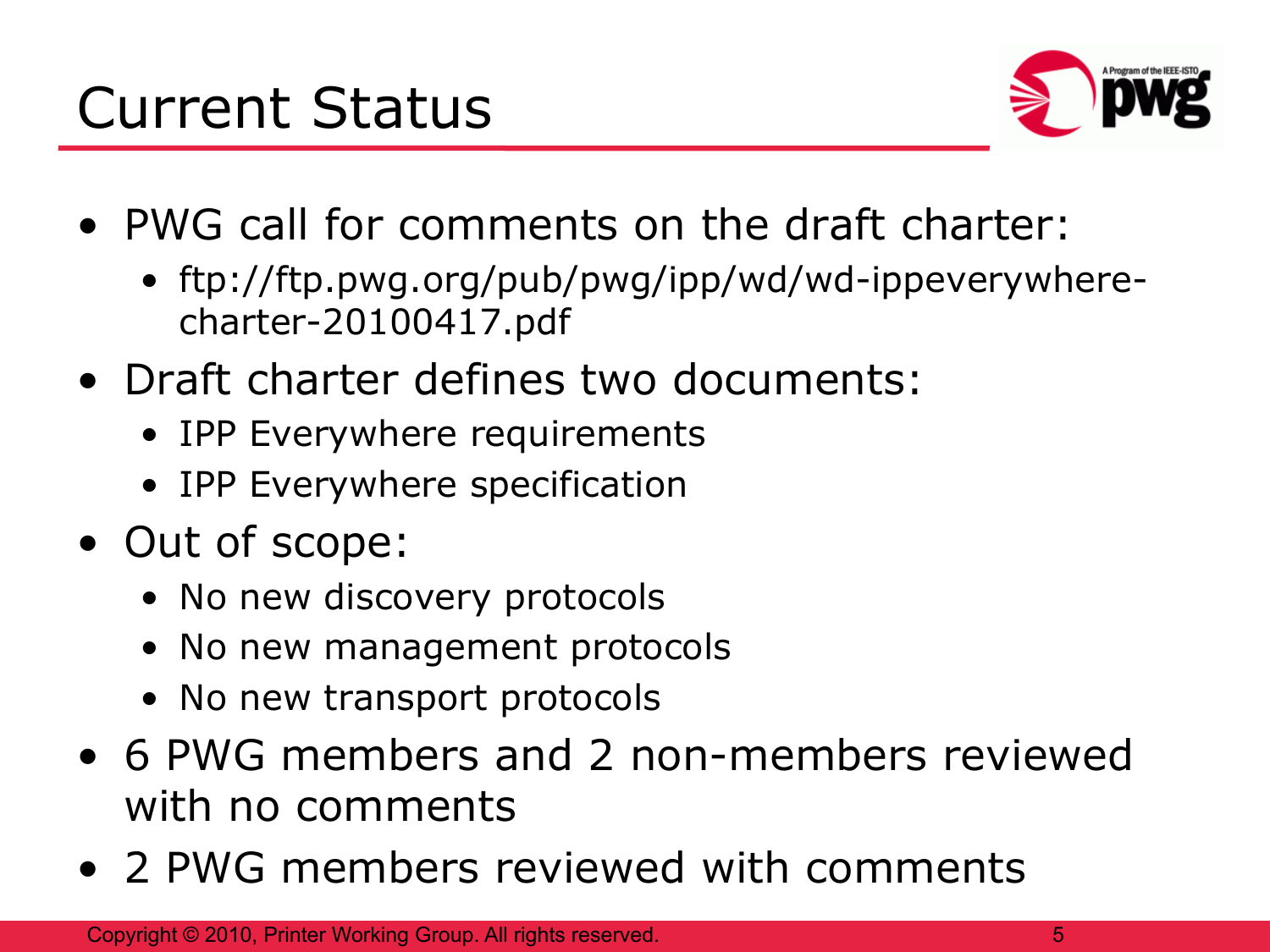

- Remove focus on Windows/Mac at beginning of Problem Statement (i.e., traditional desktop print environments) (Paul Tykodi, TCS)
	- DONE deleted first 2 paragraphs of Problem Statement
- Emphasize that mobile clients are primary focus of IPP Everywhere (Paul Tykodi, TCS)
	- DONE revised Problem Statement and Objectives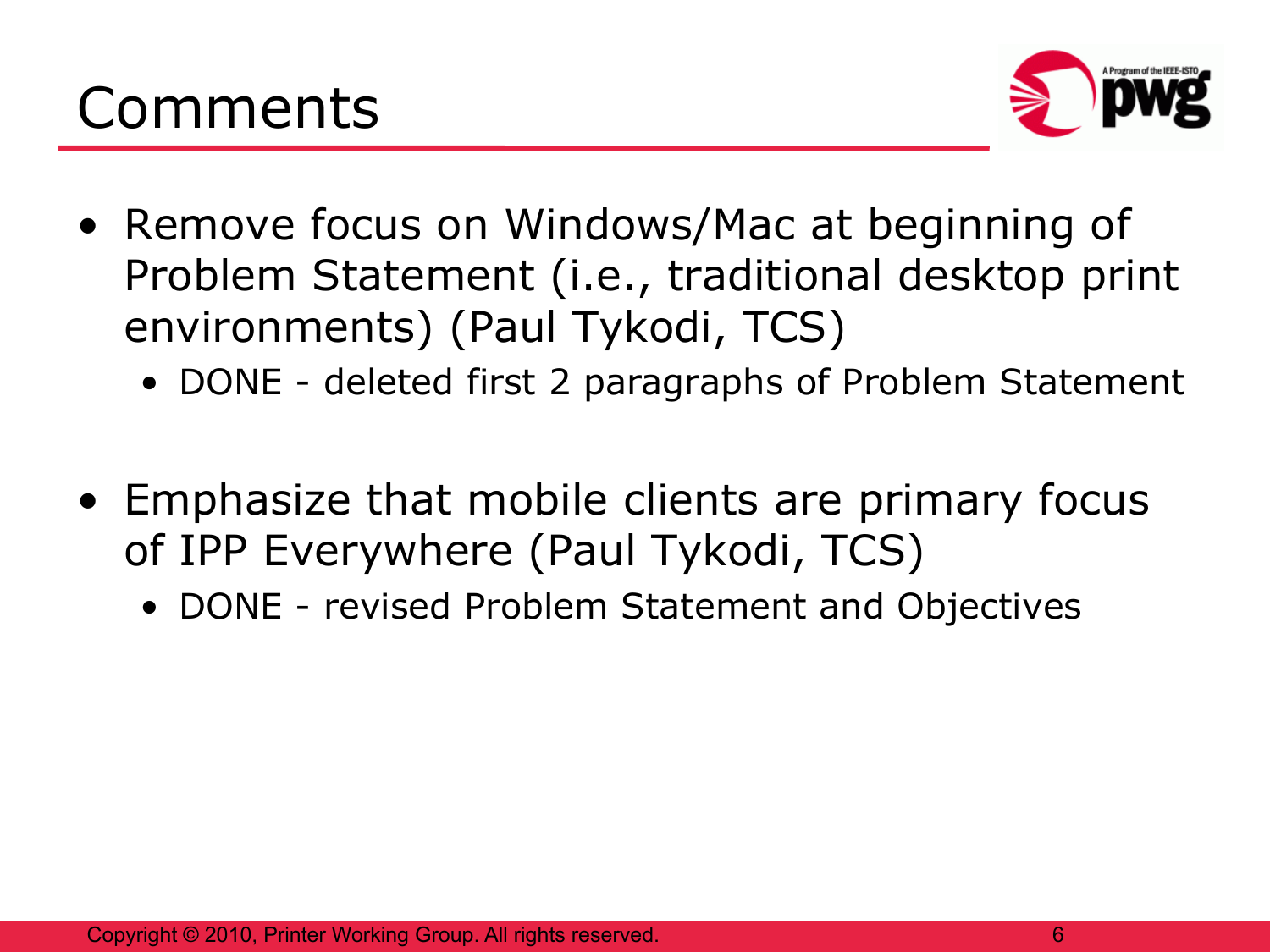

- Emphasize the value of generic print drivers for mobile clients (George Liu, Ricoh)
	- DONE revised Problem Statement and Objectives
- Clarify that IPP Everywhere is an IPP WG project (Joe Murdock, Sharp)
	- DONE revised/reordered title lines to clarify scope or project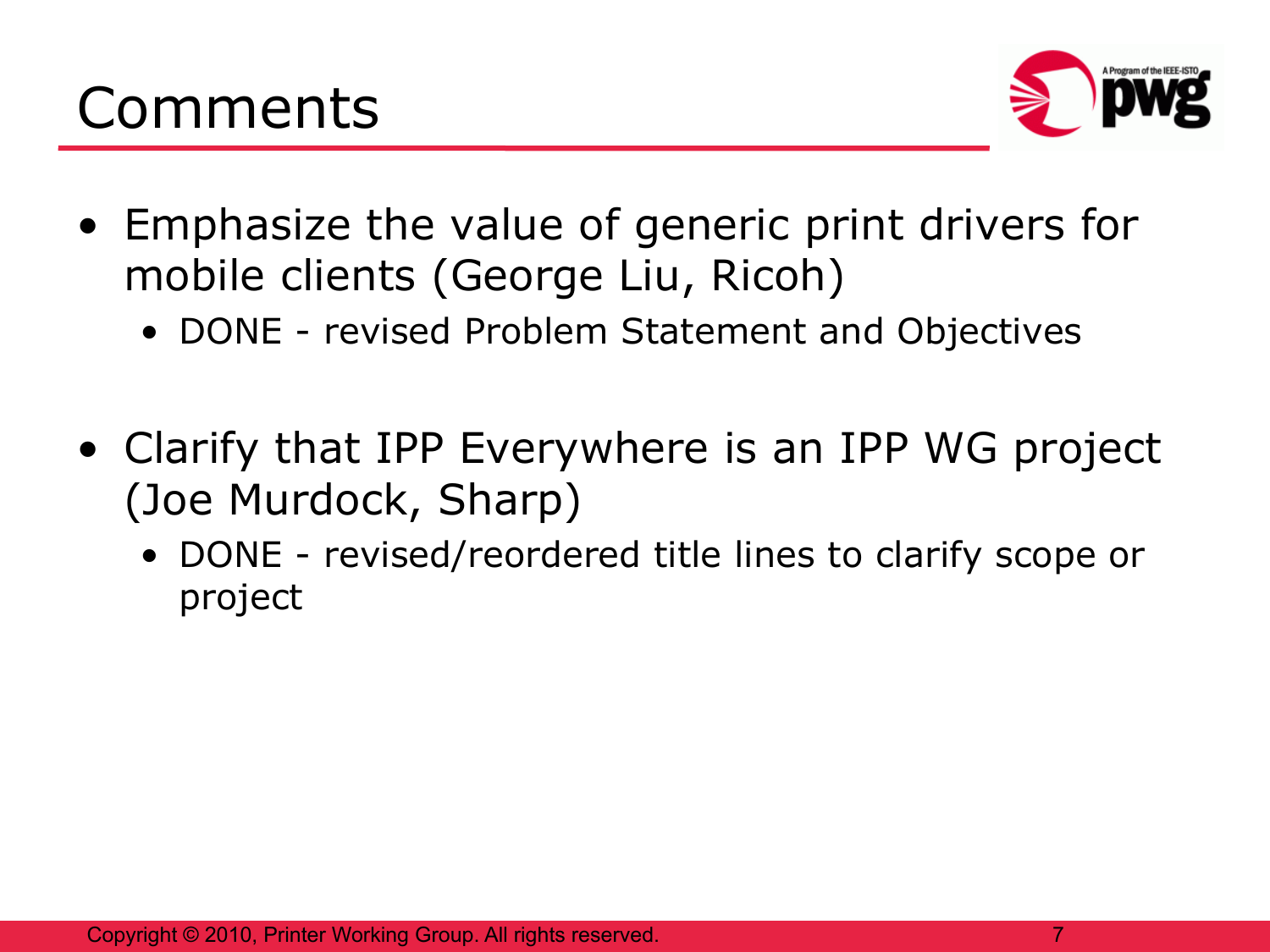

- Clarify that IPP Everywhere is NOT the only PWG answer to printing in Cloud Computing environments (Joe Murdock, Sharp)
	- REJECTED IPP Everywhere is targeted at mobile clients in *all* computing environments - current charter text intentionally avoids any mention of Cloud Computing
- Generalize and abstract work on IPP Everywhere project to avoid any dependency on a specific printing protocol (Joe Murdock, Sharp)
	- REJECTED Current IPP Everywhere project is limited to a classic IPP/1.1 protocol extension (NOT abstract) and the existing OBJ-6 already encourages design to allow other future protocol bindings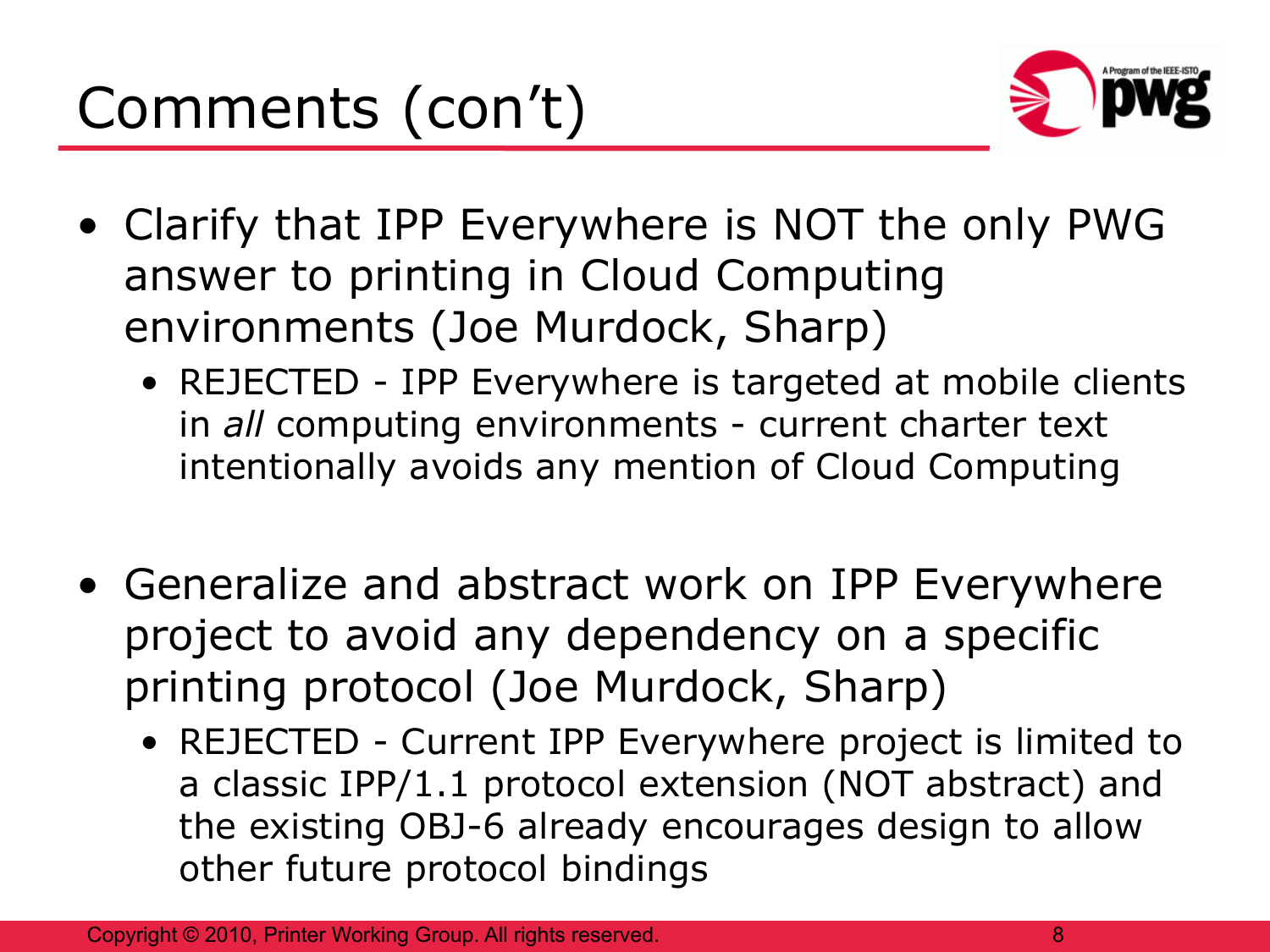

- Create the last call version of charter:
	- ftp://ftp.pwg.org/pub/pwg/ipp/wd/lcrc-ippeverywherecharter-20100604-rev.pdf
- Announce last call charter to PWG membership for a formal vote
	- Requires responses from at least 25% (7) of the PWG membership
	- Need 66% YES votes if there are no strong objections, 80% otherwise